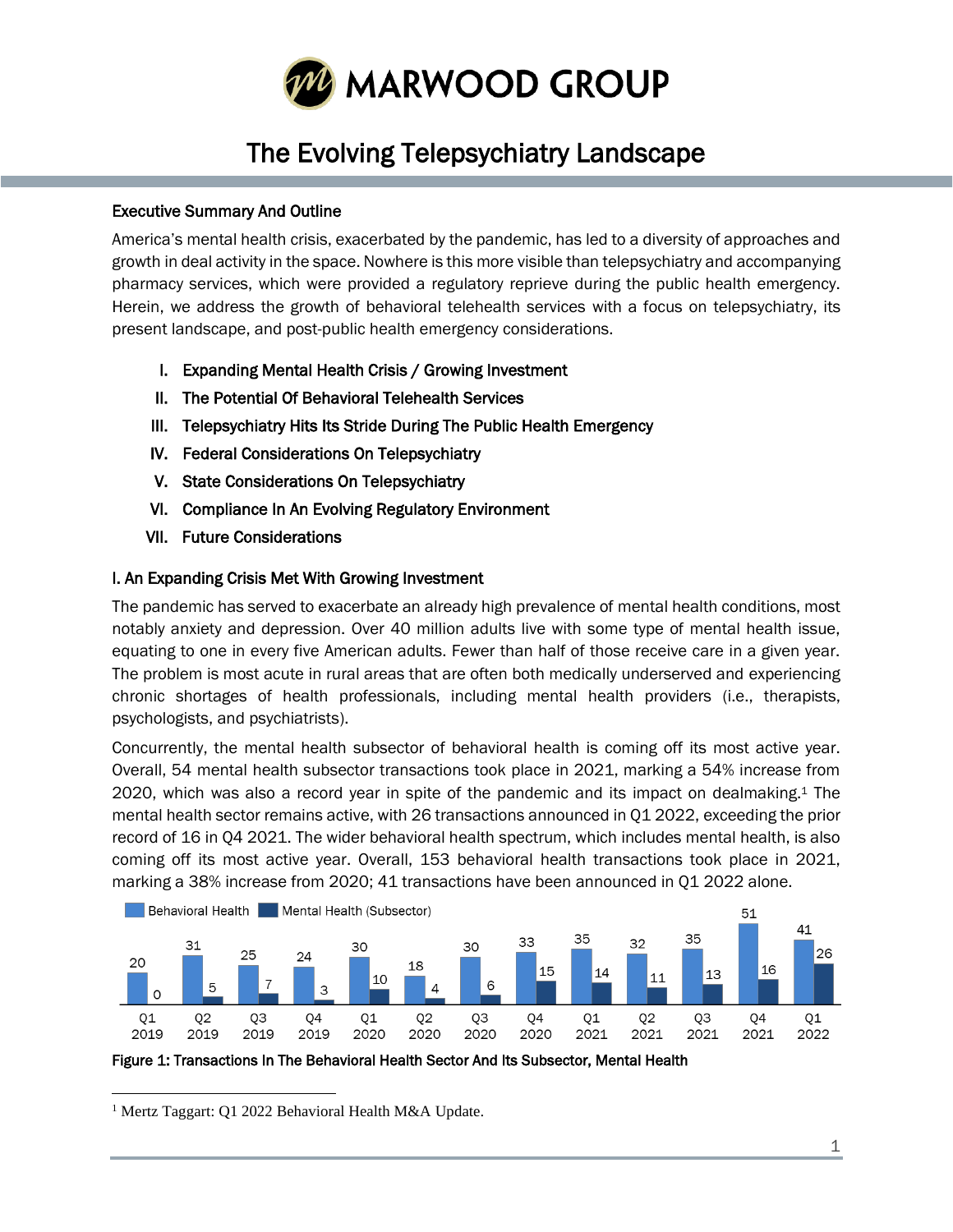### II. The Potential Of Behavioral Telehealth Services

Provision of behavioral health services through telehealth benefit the patient, provider and payor. For the patient, barriers to care—such as provider shortages, affordability, geography, and stigma— may be mitigated. For the provider, it amounts to effective and efficient coordination of care non-reliant on patient travel considerations and associated cancellation; and to some extent this efficiency may mitigate workforce shortages. From a population health perspective, treatments delivered through telehealth have been shown to improve health outcomes, including improved quality of life and access.

Digital behavioral health solutions span the care continuum from prevention to diagnosis to treatment and recovery/support. Those in the prevention and recovery/support space are the most numerous with the lowest barrier to entry. They include online portals & social communities for education and addressing stigma as well as mobile apps, sensors and predictive data algorithms for diet, exercise and wellness monitoring. An estimated 20,000 behavioral health apps are available to consumers. Evidence suggests that these apps can help address various mental health concerns such as stress, depression, and anxiety. Even unguided apps intended for self-management can lead to reliable, albeit small, benefits, particularly for people with lower symptom severity. The most significant challenge facing these apps, especially when provided in unguided, direct-to-consumer models, is engagement.

Diagnosis and treatment solutions, falling within mental health, a subsector of behavioral health, are more limited in number. Furthermore, these are delineated between teletherapy and telepsychiatry. Whereas teletherapy, also referred to as psychotherapy or talk therapy, is offered by licensed mental health professionals via video or chat-based platforms, telepsychiatry includes evaluations, psychotherapy, patient education, and medication management. The latter is of focus to our subsequent discussion, given the prescription of controlled substances in a telehealth environment is a rapidly growing and evolving space.

# III. Telepsychiatry Hits Its Stride During The Public Health Emergency

Telepsychiatry expanded dramatically during the public health emergency (PHE). In January 2020, the Drug Enforcement Administration (DEA) loosened remote prescribing restrictions of schedules II-V controlled substances for the duration of the PHE. This rolled back select provisions of the Ryan Haight Online Pharmacy Consumer Protection Act, passed in 2008, to narrow the circumstances outlined in the Controlled Substances Act under which a controlled drug can be prescribed via telehealth. Separately, the Consolidated Appropriations Act of 2021, eliminated telehealth geographic and originating site requirements for mental health services subject to certain conditions.

The opportunity for remote prescribing of controlled substances has led to entrants into the space from two diverse starting points. Established telehealth providers expanded their services to include telepsychiatry and psychiatric telepharmacy. These include companies such as MDLive, Doctor on Demand, and Teledoc, for which the telepsychiatry visit and prescribed medication is often covered by insurance. A more limited, yet pharmaceutically oriented approach has come from lifestyle companies that provide out-of-pocket prescription drugs at low cost. Their platforms usually involve a survey questionnaire, followed by a one-on-one evaluation with a healthcare provider, who then develops a treatment plan; a prescription is (predominantly) filled by the Company's captive pharmacy or provided through a nearby pharmacy. This is followed by regular, although limited, check-ins with the prescriber. This model includes the Ro platform, Hims, and Minded.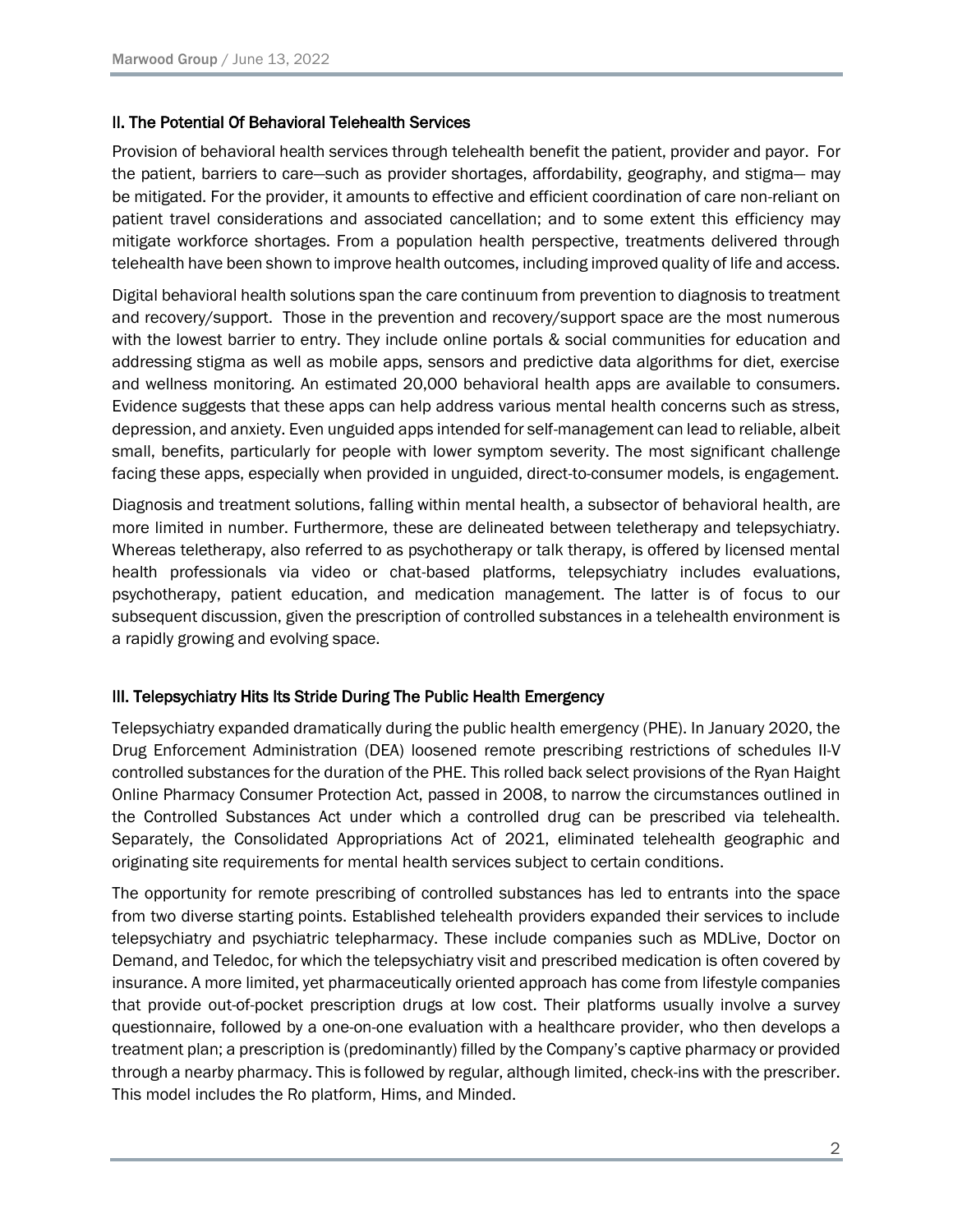| Platform                                                               | <b>Payors</b><br>Cover    | <b>Telehealth Service</b><br>Scope                                                                                | <b>Mental Health Services</b>                                                                                                                            | <b>Interactive Access</b><br><b>To Mental Health Tools</b>                                                                                                                                 | Rx<br><b>Types</b> | <b>Rx</b><br>Dispense                    |
|------------------------------------------------------------------------|---------------------------|-------------------------------------------------------------------------------------------------------------------|----------------------------------------------------------------------------------------------------------------------------------------------------------|--------------------------------------------------------------------------------------------------------------------------------------------------------------------------------------------|--------------------|------------------------------------------|
| <b>High Touch Telemedicine Platforms</b>                               |                           |                                                                                                                   |                                                                                                                                                          |                                                                                                                                                                                            |                    |                                          |
| <b>MDLive</b>                                                          | $\sqrt{2}$                | <b>Broad</b><br>Urgent care, primary care,<br>mental health, dermatology                                          | Addictions, anxiety, bipolar,<br>depression grief & loss, LGBTQ+<br>support, OCD, panic disorders,<br>parenting, phobias,<br>pelationships, stress, PTSD | High<br>Video psychiatry sessions                                                                                                                                                          | Broad              | Partner<br>Pharmacy                      |
| Amwell                                                                 | √√√                       | <b>Broad</b><br>Urgent care, breast feeding,<br>nutrition, pediatrics,<br>women's health, therapy,<br>psychiatry  | Anorexia, anxiety, bipolar<br>disorder, bulimia, cognitive<br>disorder, depression, insomnia,<br>OCD, panic attacks, social<br>anxiety, PTSD             | High<br>Video psychiatry sessions                                                                                                                                                          | Broad              | Partner<br>Pharmacy                      |
| Doctor on<br>Demand                                                    | √√                        | <b>Broad</b><br>Urgent care, chronic care,<br>preventative, mental health                                         | Anxiety, PTSD, depression,<br>stress, postpartum, grief and<br>loss                                                                                      | High<br>Video psychiatry sessions                                                                                                                                                          | Broad              | Partner<br>Pharmacy                      |
| <b>Teladoc</b>                                                         | $\sqrt{\sqrt{}}$          | <b>Broad</b><br>General medicine.<br>dermatology, mental health<br>psychiatry                                     | Anxiety, depression, grief<br>counseling                                                                                                                 | High<br>Video psychiatry sessions                                                                                                                                                          | <b>Broad</b>       | Partner<br>Pharmacy                      |
| Hybrid, Moderate Touch Telemedicine Platforms That Include Prescribing |                           |                                                                                                                   |                                                                                                                                                          |                                                                                                                                                                                            |                    |                                          |
| <b>Brightside</b>                                                      | ٦                         | Narrow<br>Mental health                                                                                           | Anxiety, depression                                                                                                                                      | Moderate<br>Digital self-care, initial video call,<br>periodic checkin-in (messaging)<br>with prescriber; regular video<br>sesions with lic. therapist;<br>unlimited messaging             | Narrow             | Home<br><b>Delivery</b>                  |
| Cerebral                                                               | ٦                         | Narrow<br>Mental health                                                                                           | Anxiety, PTSD, grief, bipolar,<br>stress, anger, insomnia,<br>depression, panic attacks                                                                  | Moderate-Low<br>Initial video call, periodic<br>checkin-in (messaging) with<br>prescriber; regular video sesions<br>with care counselor or, if<br>therapy selected, with lic.<br>therapist | <b>Narrow</b>      | Home<br><b>Delivery</b>                  |
| <b>Light Touch; Focus On Prescriptions</b>                             |                           |                                                                                                                   |                                                                                                                                                          |                                                                                                                                                                                            |                    |                                          |
| Lemonaid                                                               | ×                         | <b>Broad</b><br>Men's, women's and<br>general health, skin<br>testing, mental health                              | Depression                                                                                                                                               | Moderate<br>Monthly online video sessions<br>with prescriber; unlimited care<br>team messaging                                                                                             | Narrow             | Home<br>Delivery/<br>Partner<br>Pharmacy |
| Khealth                                                                | ×                         | <b>Broad</b><br>Urgent care, primary care,<br>mental health, pediatrics                                           | Anxiety, depression                                                                                                                                      | Moderate-Low<br>Initial video call, periodic chat<br>sessions with prescriber;<br>unlimited care team messaging                                                                            | <b>Broad</b>       | Home<br><b>Delivery</b>                  |
| <b>Minded</b>                                                          | ×                         | Narrrow<br>Mental health                                                                                          | Anxiety, depression, sleep                                                                                                                               | Low<br>Initial video call, monthly video<br>calls with prescriber; unlimited<br>care team messaging                                                                                        | Narrow             | Home<br><b>Delivery</b>                  |
| Ro                                                                     | $\boldsymbol{\mathsf{x}}$ | <b>Broad</b><br>Sexual health, hair & skin,<br>mental health, general<br>health, supplmements                     | Anxiety, depression                                                                                                                                      | Low<br>Limited number of video calls<br>with prescriber; unlimited care<br>team messaging                                                                                                  | Narrow             | Home<br>Delivery/<br>Partner<br>Pharmacy |
| Hims                                                                   | $\boldsymbol{\mathsf{x}}$ | <b>Broad</b><br>Erectile dysfunction, hair<br>loss, anxiety and<br>depression, premature<br>ejaculation, skincare | Depression, anxiety                                                                                                                                      | Low<br>Limited number of video calls<br>with prescriber; unlimited care<br>team messaging                                                                                                  | Narrow             | Home<br><b>Delivery</b>                  |
| <b>Done Health</b>                                                     | ×                         | Narrow<br>Mental health                                                                                           | <b>ADHD</b>                                                                                                                                              | Low<br>Limited number of video calls<br>with prescriber; unlimited care<br>team messaging                                                                                                  | <b>Narrow</b>      | Home<br>Delivery/<br>Partner<br>Pharmacy |

Table 1: Mental Health Platforms, Marwood Analysis 2022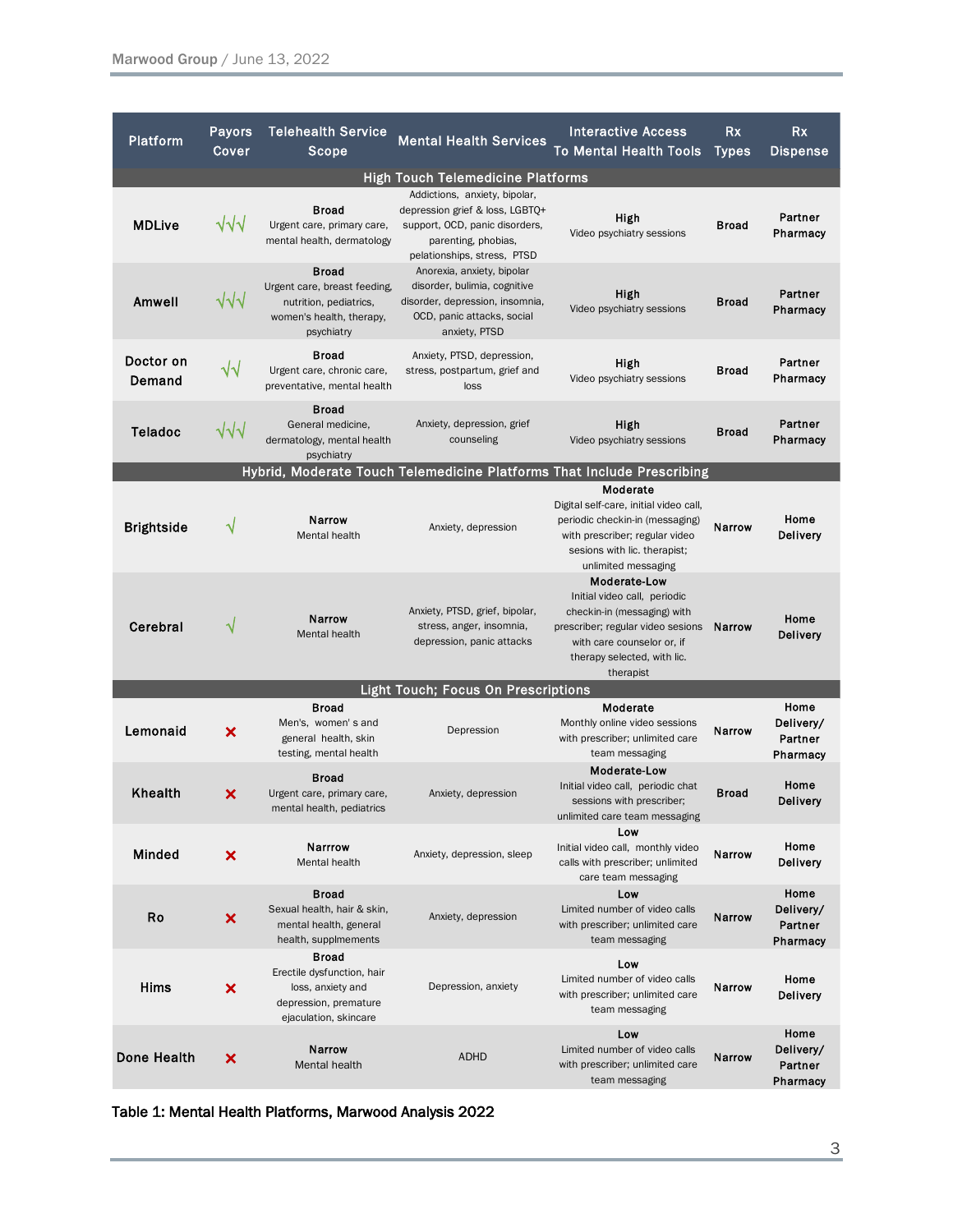Hybrids between these two extremes are evolving to offer telepsychiatry services, including Brightside and Cerebral. Notably, Brightside in particular has developed a platform of digital therapy and selfcare tools that are patient directed between appointments.

Prescribing on limited patient contact has not been without challenges. In April, CVS Health and Walmart announced they will no longer fill prescriptions for controlled substances provided by Cerebral and Done Health. Cerebral indicated it will no longer prescribe most controlled substances to patients, citing the eventual expiration of telehealth waivers that allowed for online prescriptions for drugs like Xanax and Adderall. Done Health has indicated it would continue to provide prescriptions for psychiatric chronic care management.

In May, Cerebral received a grand jury subpoena from the U.S. Attorney's Office for the Eastern District of New York for its prescribing practices as "possible violations" of the Controlled Substances Act. Notably, the company's advertising and prescribing practices have been under scrutiny by medical professionals, regulators, and business journalists over the past several months. In addition, nurse practitioners working for Cerebral have indicated feeling pressured to prescribe ADHD medication following a brief video call. Consequently, an understanding of potential changes at the federal and state level is crucial during this period where expiry of telehealth waivers along with the national health emergency, are imminent concerns.

# IV. Federal Considerations On Telepsychiatry

The status of telepsychiatry policy depends largely on Congressional and government agency action in a post-pandemic world. Many of the laws and regulations enacted in response to the COVID-19 pandemic, are provisional and set to expire with the conclusion of the public health emergency. While the federal public health emergency is not expected to end this calendar year, Congress has already started to explore what provisional laws and regulations they may make permanent. Not surprisingly, ensuring access to telehealth post-pandemic has been a major focus for advocates and policymakers alike. While Congress has acted to extend certain COVID-era telehealth flexibilities (mostly related to Medicare coverage) beyond the public health emergency, the future of prescribing controlled substances via telehealth is uncertain. Without further action by Congress or the Drug Enforcement Administration (DEA), telehealth providers who prescribe controlled substances will need to conduct an in-person examination of the patient once the public health emergency ends.

A number of healthcare organizations are pressing for the DEA to make permanent changes to eliminate the requirement that patients be evaluated in person before being prescribed controlled substances. The American Psychiatric Association, the American Telemedicine Association (ATA) and 70 other organizations have sent a letter to the DEA calling for the agency to permanently waive the telehealth restriction, noting that many patients, particularly new patients, will not have access to care after the public health emergency waiver ends.

Despite the aforementioned investigations into certain telehealth prescribing practices involving controlled substances, there is reason to believe the DEA will eventually make permanent changes to allow some controlled substances to be prescribed via telehealth. For example, in 2018, Congress directed the DEA to create a telemedicine special registration program as part of the SUPPORT for Patients and Communities Act, and in recent months, several states have loosened their requirements for telehealth prescribing.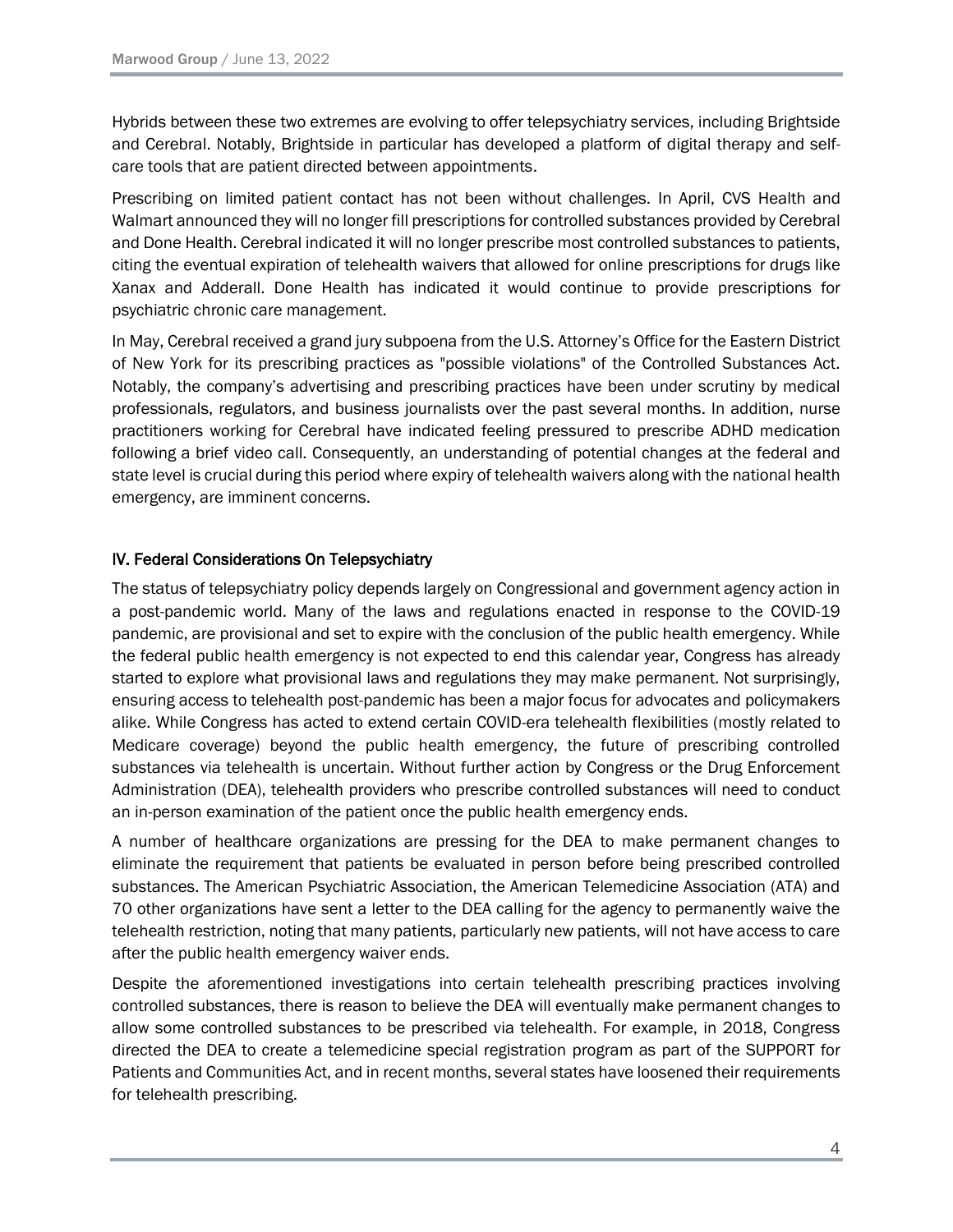### V. State Considerations On Telepsychiatry

The risks involved for telehealth prescribers involve not only federal but state concerns. The federal Controlled Substances Act and DEA regulations only set a baseline requirement for prescribing controlled substances via telehealth (i.e., in-person except in limited situations including the current PHE). Several states have more stringent requirements, including a varying degree of exceptions that are narrower than the DEA's regulations. State laws around renewing and reissuing prescriptions also vary, and telehealth providers need to navigate how often an in-person or audio-visual visit needs to occur in order to renew a prescription.

# VI. Compliance In An Evolving Regulatory Environment

Telehealth providers often operate in multiple states and need to consider all relevant state laws when developing protocols around prescribing controlled substances. Providers either adopt specific protocols for each individual state or, alternatively, adopt protocols that comply with the most stringent state requirements. Quite often, many of the aforementioned providers limit their geographic scope to a select number of states for these reasons.

In addition, providers must remain aware of changing federal and state telehealth rules. For example, the Consolidated Appropriations Act, 2022 extends certain telehealth flexibilities for Medicare patients for 151 days after the official end of the federal public health emergency (PHE). Providers must be cognizant of these rules, any proposed changes post-PHE, and their application, which impacts requirements pertaining to where the patient is, where the provider is, and the types of services being provided. Compliance also extends to ensuring appropriate billing, coding and documentation policies and procedures are in place that take account for these changes.

# VII. Future Considerations

In conclusion, the survival and growth of telepsychiatry platforms, once the public health emergency ends, depends on federal and state legislation and regulation of telemedicine. Target analysis in this environment requires an understanding of emerging federal and state regulatory and legislative policies impacting pharmacy, health plan implications, strategic evaluation of market and competitive landscape and compliance considerations

Marwood's services span federal regulatory and legislative considerations; behavioral health reimbursement dynamics from a Medicare, Medicaid, and commercial perspective; as well as a strategic overlay to evaluate emerging opportunities. Our clinical quality & compliance arm provides investors with an assessment of a potential investment's culture of compliance, adherence to government rules and billing accuracy, and benchmark the company with its peers. An essential feature in this rapidly evolving space.